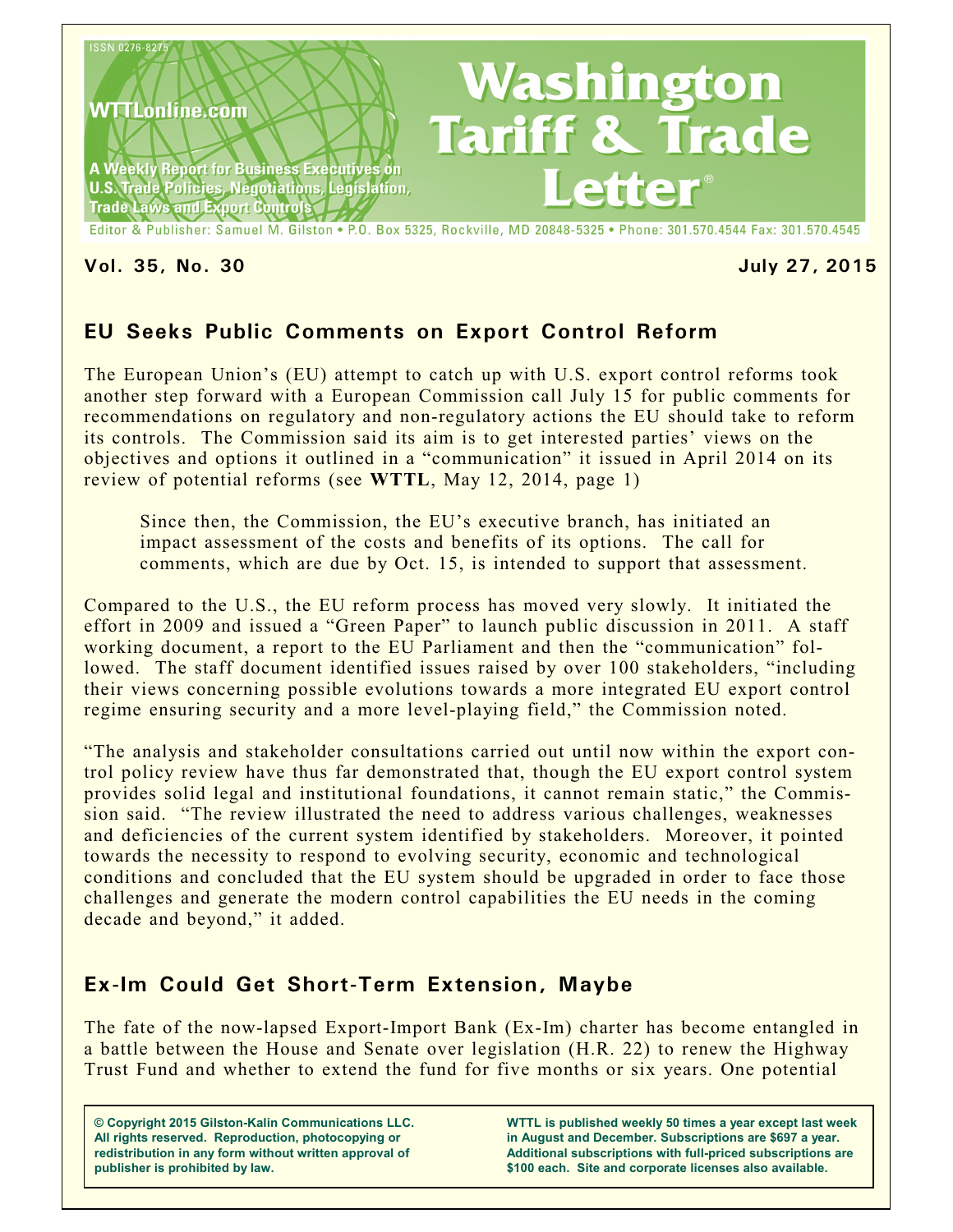outcome might be a short-term extension of the bank until the end of the year, lawmakers have suggested. Senate Majority Leader Mitch McConnell (R-Ky.) offered the bank renewal measure (S. 819) sponsored by Sens. Mark Kirk (R-Ill.) and Heidi Heitkamp (D-N.D.) as an amendment July 24 to the pending Senate highway bill, with a vote on cloture scheduled for Sunday, July 26, and a final vote on July 27.

It is unclear whether the House, which has approved a short-term extension of the fund, would accept the Senate version. All of this drama is playing out as the fund is about to expire at the end of July and lawmakers are racing to start their August recess (see **WTTL**, July 6, page 5).

McConnell's move, which appeared to keep a promise he made to Democrats in June to get their support for fast-track legislation, sparked an angry tirade from Sen. Ted Cruz (R-Texas). In a rare lapse of Senate decorum and propriety, Cruz stood on the Senate floor and called McConnell a liar for telling Republicans he made no promise to Democrats to bring up an Ex-Im vote and then offering the amendment himself.

Bank supporters are concerned House Republicans won't accept the Senate's six-year highway bill and might strip out the Ex-Im amendment and send back their short-term approach. Another scenario would have the House send back a short-term highway bill with a short-term extension of Ex-Im.

"I think that the understanding would be that if that happened, it would only be for the length of highway bill," Sen. John Thune (R-S.D.) told reporters July 23. He said he did not think it would be possible to get a long-term extension of Ex-Im on a short-term highway bill. "There is no question but that Ex-Im is going to be handled in some fashion during this debate," he said.

Sen. Maria Cantwell (D-Wash.), one of Ex-Im's main supporters, expressed frustration with how the bank is being treated by House and Senate Republicans as they debate the highway bill. "Right now it is just being used as a pawn," she told reporters July 23. "They are fighting with each other over this," he said. "What we don't want to happen is to put it on a long-term [highway] bill over here that goes over there and the House decides not to pick it up and McConnell says, 'Ach. We lived up to our obligation. We put it on something'," she said.

As the vote on Ex-Im approached, supporters and opponents stepped up their rhetoric over the bank. The Democratic staff of the congressional Joint Economic Committee issued a report July 22 showing how the bank is helping small business and why it is needed. Two days earlier, 72 top executives of aerospace industry firms wrote to congressional leaders, urging renewal of the bank.

### **12,000 Gun Owners Fire on State's ITAR Definitions Proposal**

Two weeks before the deadline for comments on a proposal to harmonize export control definitions, the Directorate of Defense Trade Controls (DDTC) has already gotten almost 12,000 comments from gun owners protesting what they call the "prior restraint" provision of the proposed changes to the International Traffic in Arms Regulations' (ITAR) definition of "public domain" (see **WTTL**, June 8, page 3). On its parallel rule, the Bureau of Industry and Security (BIS) has only received only 10 comments to date. Of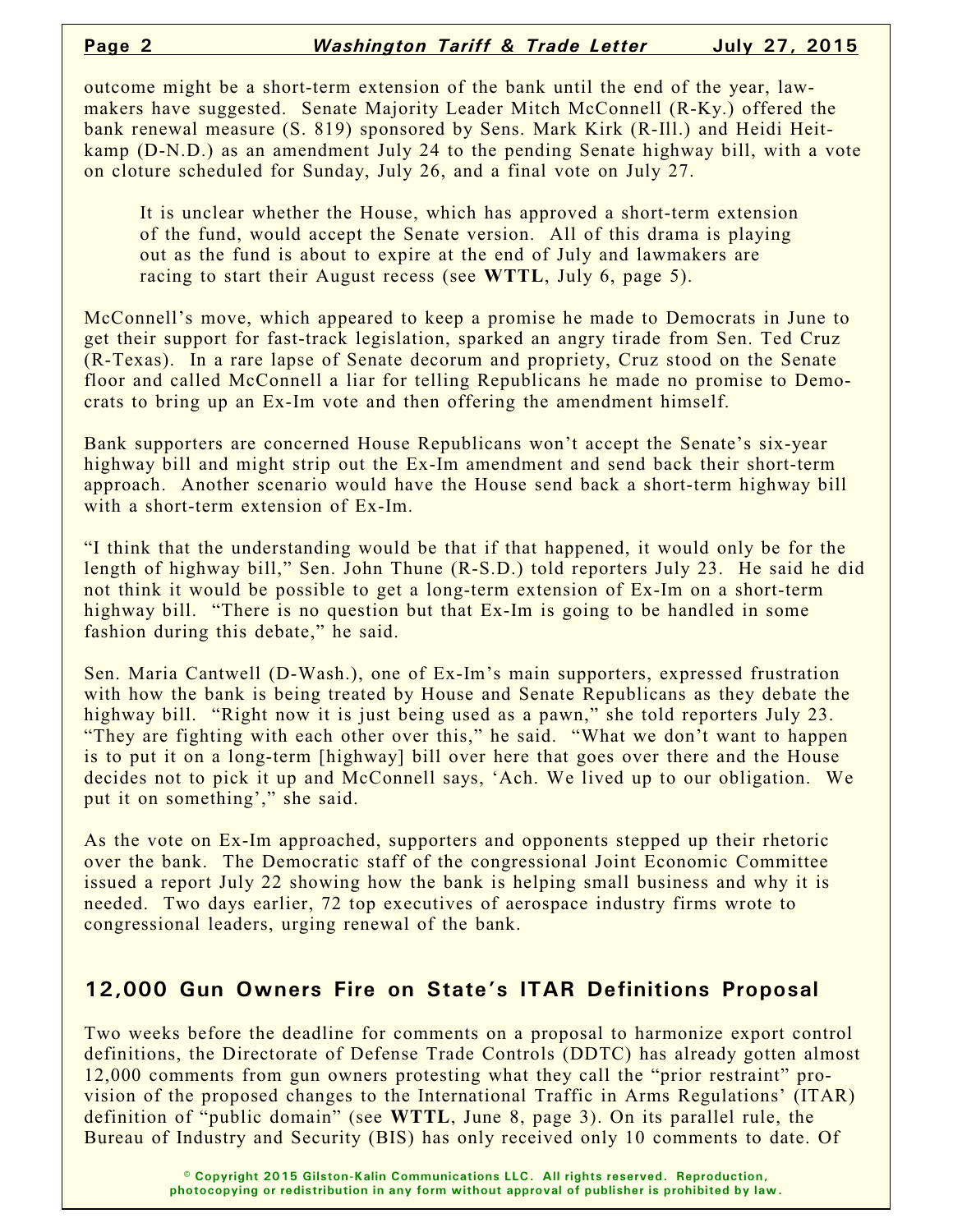over 7,000 comments already posted on regulations.gov, the government's website for regulatory comments, half appear to be almost identical from individuals or anonymous commenters arguing, often in graphic language, that the proposed rule "could potentially grant the State Department a wide-ranging power to monitor and control gun-related speech on the Internet." They say the new language, which addresses technical data on publicly available networks, "could put anyone who violates this provision in danger of facing decades in prison and massive fines."

BIS Assistant Secretary Kevin Wolf told his agency's Emerging Technology and Research Advisory Committee (ETRAC) July 23 that the preamble to the DDTC proposal said "this is actually not a change, this has always been their rule." State made it clear "that before putting ITAR-controlled technical data or software in the public domain such as on the Internet or at a speech at a conference or in a journal or book, that before doing so, before making that speech, before posting that post, if there's ITAR-controlled tech data in it… you would need permission from either DDTC or other cognizant legal authority," Wolf said.

DDTC's proposal would add this wording to its definition of public domain: "Technical data or software, whether or not developed with government funding, is not in the public domain if it has been made available to the public without an authorization" from DDTC, Defense's Office of Security Review; the relevant U.S. government contracting entity; or another U.S. government official "with authority to allow the technical data or software to be made available to the public."

## **Talks Remain on Sensitive ITA Products After Deal**

The full impact of the agreement adopted July 24 on the expansion of the World Trade Organization's (WTO) Information Technology Agreement (ITA) won't be known for several months, as negotiations continue on the schedules for phasing out tariffs on some 200 new products added to the pact. While the countries participating in the talks are expected to reduce most tariffs to zero within three years, the agreement will allow countries to delay the cuts for "sensitive" products for up to five or seven years.

After two years of talk and several last-minute snags, ITA negotiators reached a tentative agreement July 18 and 54 members agreed to a final one July 24. WTO ministers would confirm the final schedule of commitments, including for sensitive products, at the 10th Ministerial Conference in Nairobi, Kenya, Dec. 15-18.

The agreement was hailed as the first WTO tariff-cutting deal in 18 years, eliminating duties on some \$1 trillion in annual trade when fully implemented, including about \$100 billion in U.S. exports. "This is a big deal," said WTO Director-General Roberto Azevêdo in a statement. "The trade covered in this agreement is comparable to annual global trade in iron, steel, textiles and clothing combined. By taking this step, WTO members will help to provide a jump-start to the global economy and underline the WTO's role as the central global forum for trade negotiations," he added.

Under the accord, ITA participants will cut their tariffs on all imports from all countries whether or not the exporting country has also signed onto the agreement to end their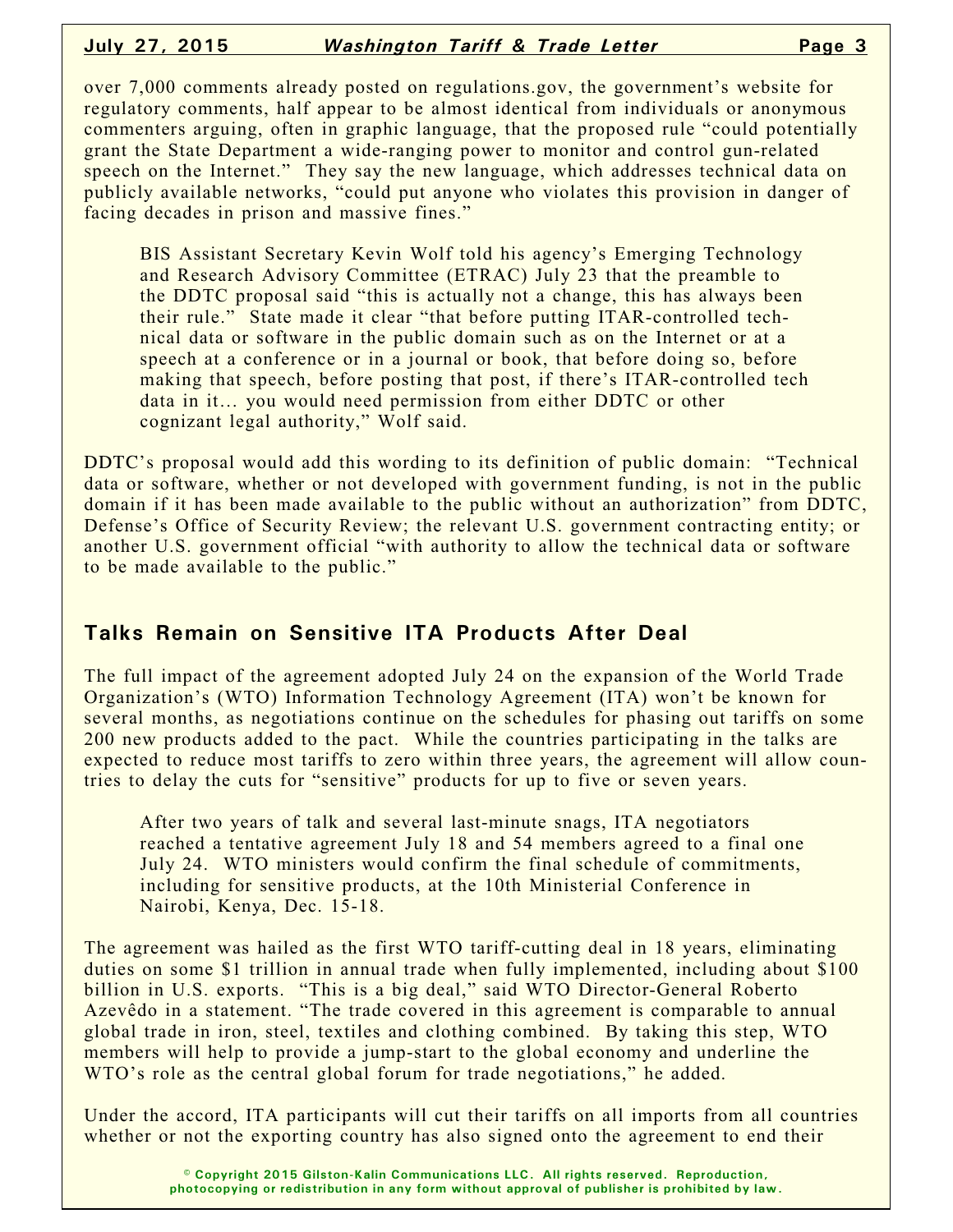tariffs. The deal would go into effect July 1, 2016, if, as expected, a "critical mass" of countries participate. That critical mass would be approximately 90% of the global market for these products. The agreement would allow countries that have not joined to be "free riders," including Brazil and India. Industry sources discount the advantage free riders will gain, noting that maintaining higher tariffs will make those countries less attractive to foreign investment seeking to benefit from lower ITA tariffs. Taiwan was not able to agree to the deal July 24 but is expected to sign on shortly.

The final agreed list of some 200 products is far below the original goal of covering about 360 tariff lines, but the result was nonetheless applauded by U.S. industry groups. There appears to have been recognition that some of products on the larger list didn't fall under the ITA definition or were "just too darn sensitive," John Neuffer, president of the Semiconductor Industry Association, told WTTL. An important improvement on the 1997 ITA deal is the inclusion of more parts and components, reducing the cost of sourcing those items from several countries for ITA manufacturers that rely on the global supply chain, he also noted.

Negotiations on the staging of tariff phase-outs, which are supposed to be completed before the Nairobi ministerial, are not expected to be too controversial because ITA participants already know which products other countries have identified as sensitive. The tougher issue may be over whether countries will get five years to phase out those tariffs or seven years for "exceptional" products. China, which originally sought to exclude scores of products from the deal, is expected to seek the largest number of sensitive designations, which appears to have been part of the bargain to keep it in the deal. "China got more than anybody" in sensitive designations, one source reported.

Among the products to be added to the ITA and to see tariffs go to zero, according to the U.S. Trade Representative's (USTR) office, are: next generation semiconductors for which some countries have tariffs of up to 25%; magnetic resonance imaging machines (up to 8%); computed tomography scanners (up to 8%); global positioning systems (up to 8%); printed matter/cards to download software and games (up to 10%): printer ink cartridges (up to 25%): static converters and inductors (up to 10%): loudspeakers (up to 30%); software media, such as solid state drives (up to 30%); and video game consoles (up to 30%). Also included are high-tech medical devices, video cameras, and certain information and communication technology testing instruments.

## **Refunds of Tariffs on GSP Goods Coming, Customs Promises**

Importers who paid tariffs on goods that were subject to the Generalized System of Preferences (GSP) during the period when the program had lapsed could start seeing refunds in the coming months. Customs and Border Protection (CBP) has issued guid-ance on how it will make those payments due to enactment of trade preference legislation (H.R. 1295), which retroactively grants duty-free benefits dating back to when the law lapsed July 31, 2013 (see **WTTL**, July 6, page 2).

In a Frequently Asked Questions (FAQ) posting on its website, CBP says importers that identified their imports with proper codes during the lapsed period will get those refunds automatically and won't have to do anything. Those that did not code their shipments will need to apply for a refund before a Dec. 28, 2015, deadline. The law grants GSP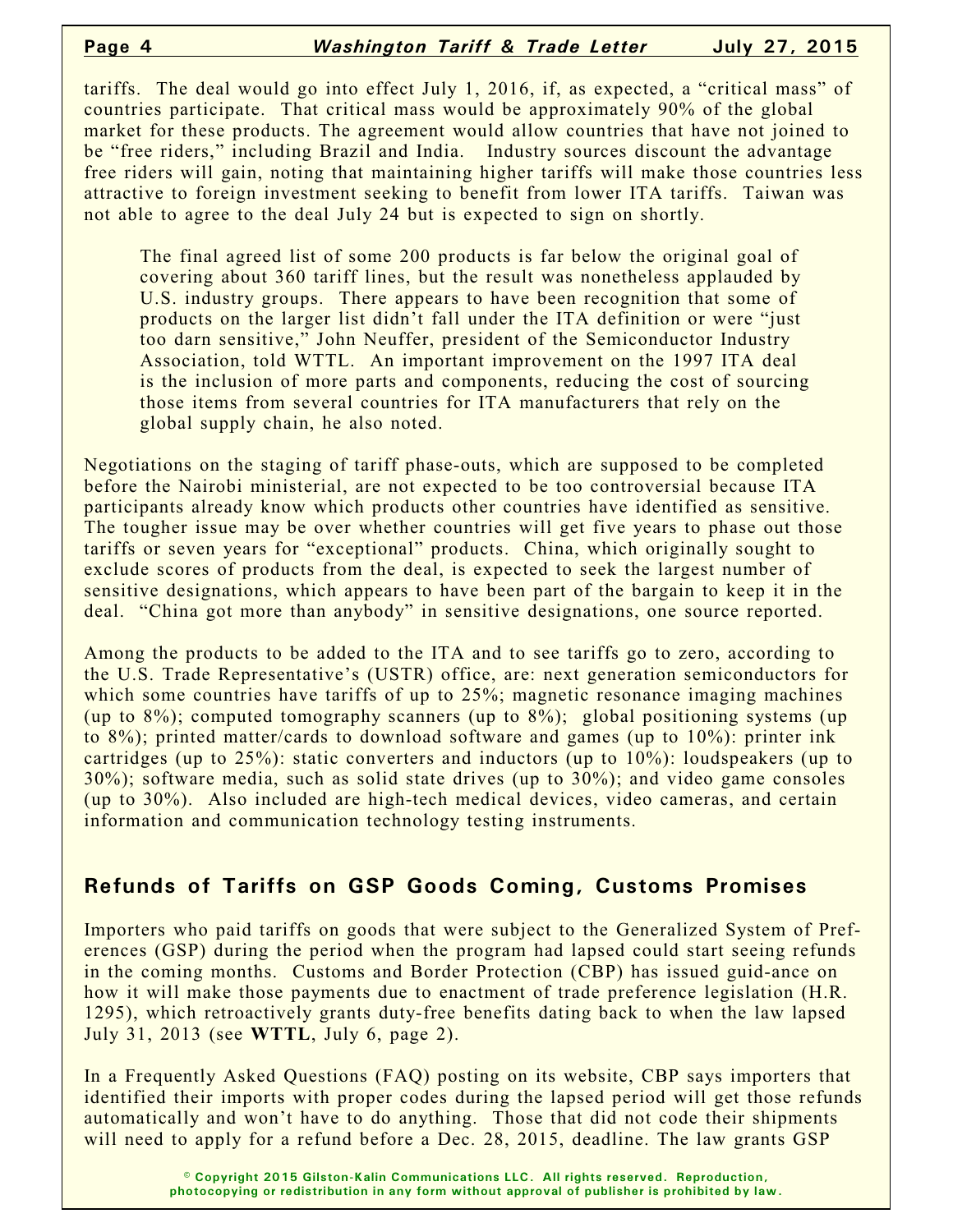#### **July 27, 2015** *Washington Tariff & Trade Letter* **Page 5**

treatment to eligible goods entered after July 31, 2013, through July 28, 2015. It resumes GSP going forward as of July 29. "CBP plans to automatically refund GSP duties paid for eligible goods that were submitted with a GSP claim (entries with the SPI "A", " $A^+$ ," or " $A^*$ " as a prefix to the tariff number) during the lapse period – August 1, 2013 through July 28, 2015. Therefore, a request for refund should not be made at the port of entry for any entries previously submitted with the GSP indicator," the agency said in its FAQ posting.

"For eligible GSP goods that were entered without the GSP indicator (SPI " $A$ ", " $A$ +," or " $A$ \*") during the lapse, the importer must request the refund in writing. The request must contain sufficient information (including the entry number, the line number, and requested refund) to enable CBP to locate the entry or to reconstruct the entry if it cannot be located. A postentry amendment (PEA) or post summary correction (PSC) can also be submitted but is not required," it explained.

"Any amounts owed by the United States pursuant to Public Law 114-27 to the liquidation or re-liquidation of any entry of an article will be paid, without interest," CBP said. Also, no refunds will be paid on entries of goods from Russia or Bangladesh, which lost their GSP eligibility during the lapse period.

## **As Embassies Reopen, BIS Drops Cuba from Terrorism Controls**

As the Cuban flag was being raised at Cuba's new embassy in Washington, the Bureau of Industry and Security (BIS) posted changes to the Export Administration Regulations (EAR) to remove references to Cuba as a State Sponsor of Terrorism (SSOT). In a final rule in the July 22 Federal Register, BIS removed anti-terrorism (AT) license requirements from Cuba, but said it "maintains preexisting license requirements for all items subject to the EAR unless authorized by a license exception." It also stressed that the trade embargo on Cuba remains in place.

The opening of the embassies marked the beginning of a new business community campaign to get the trade embargo lifted. With fast-track trade negotiating authority and trade preferences legislation already enacted, industry sources say Cuba is their next trade priority.

Although the embargo remains, the rule removed Cuba from Country Group E:1 (terrorist supporting countries) on the Country Group List, which will allow foreign reexports containing up to 25% U.S. content to Cuba under the EAR *de minimis* rule. BIS Deputy Assistant Secretary Matthew Borman had previously outlined the changes at an event in Washington (see **WTTL**, June 29, page 1).

The rule removed: the reference to "counter-terrorism" from the licensing policy that applies to certain exports intended to provide support for the Cuban people; section 746.2(c), which identified Cuba as a country whose government has repeatedly provided support for acts of international terrorism; references to "terrorism" and "state sponsors of terrorism" from section 746.2(e), which described the license requirements regarding Cuba; and the word "Cuba" from the statements of anti-terrorism license requirements in Export Control Classification Numbers (ECCNs) 1C350, 1C355, 1C395, 2A994, 2D994 and 2E994. In addition, exports to Cuba are allowed under four license exceptions: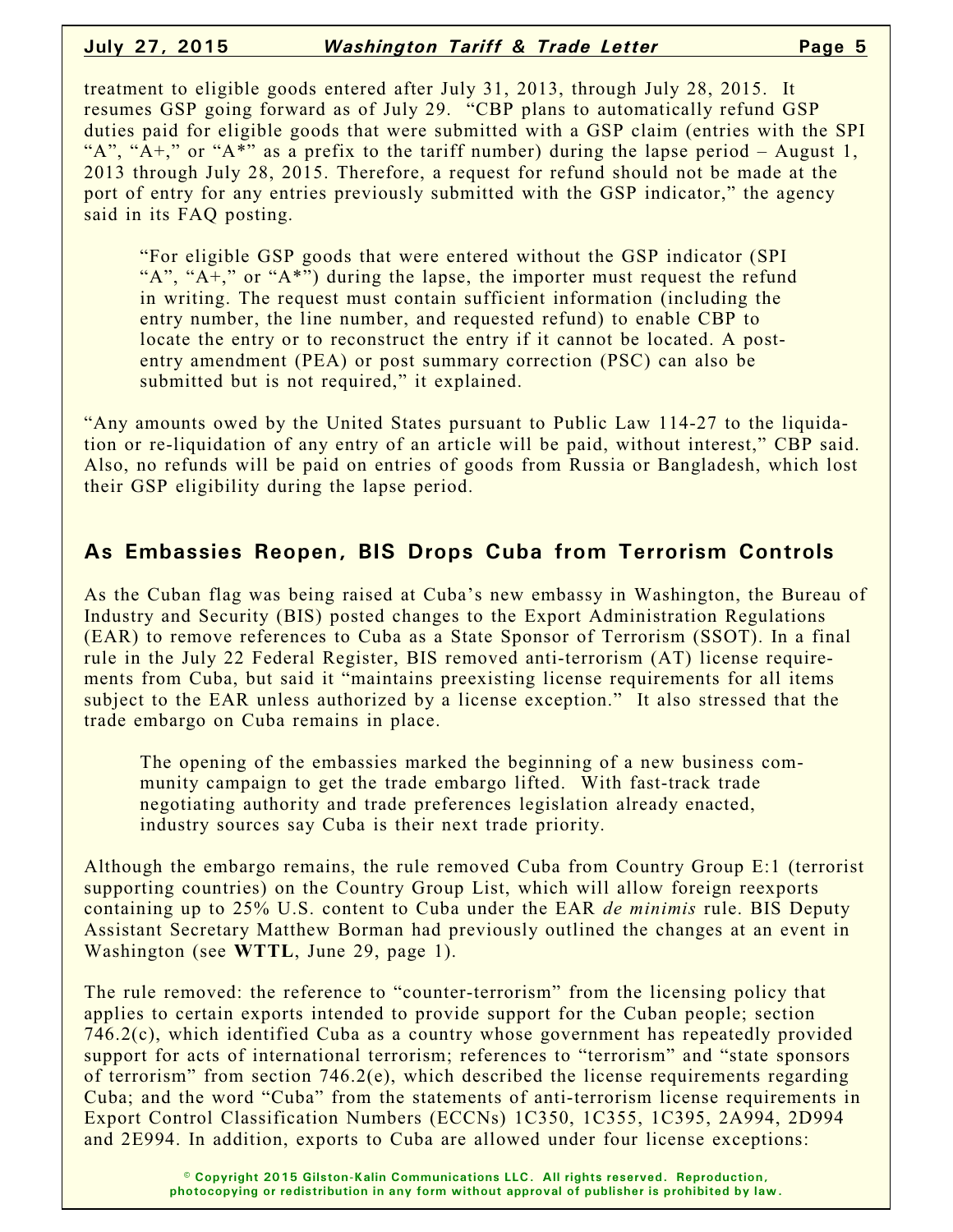Servicing and Replacement of Parts and Equipment (RPL); Governments, International Organizations, International Inspections under the Chemical Weapons Convention, and the International Space Station (GOV); Baggage (BAG); and Aircraft, Vessels and Spacecraft (AVS). Because Cuba is still subject to an embargo, the rule added a reference to Country Group E:2 to the note that immediately follows the control table in ECCN 4A003. "That note states that except for destinations in Country Group E:1, no license is required for computers with an Adjusted Peak Performance not exceeding 8.0 weighted teraFLOPS. The addition of Country Group E:2 retains Cuba's status as a destination for which a license is required," it said.

The Cuban embassy in Washington and the U.S. embassy in Havana reopened July 20. "Beginning today, our diplomats in Havana will have the ability to engage more broadly across the island of Cuba, with the Cuban government, civil society and ordinary Cubans. We look forward to collaborating with the Cuban government on issues of common interest, including counterterrorism and disaster response," a White House spokesperson noted.

Secretary of State John Kerry will travel to Havana Aug. 14 to re-designate the U.S. Interests Section formally as the U.S. Embassy Havana. While in the Cuban capital, he will meet with senior government officials, the department announced.

U.S. companies, including American Airlines and Caterpillar, were quick to applaud the opening of the embassies. "The reopening of the United States and Cuban embassies in Havana and Washington is an important step toward building new commercial relationships and re-establishing scheduled air service between the U.S. and Cuba," said American's Chairman and CEO Doug Parker in a statement. "American Airlines has operated charter flights to Cuba for nearly 25 years and we stand ready to begin scheduled service when it's allowed," he added.

"We encourage the President and Congress to work together on the next step – finally ending the 54-year embargo that has made the 90 miles separating our nations an insurmountable barrier. It is now time to unleash the full power of engagement by fully normalizing relations. Fully integrating Cuba into the global economy will improve the everyday lives of the Cuban people," said Caterpillar Chairman and CEO Doug Oberhelman in a statement. Caterpillar executives visited Cuba in April 2015.

# **Lago Gets Quick Confirmation Hearing at Finance**

After waiting eight months to get a confirmation hearing to be deputy USTR, Marisa Lago spent only an hour before the Senate Finance Committee July 23, providing boilerplate answers to questions from the committee. She actually had to share half that hour with another nominee to head the Pension Benefit Guaranty Corporation.

Once confirmed, it appears Lago may have little to do in the USTR post over the last 18 months of the Obama administration. Her portfolio will cover mostly the Western Hemisphere, with no major U.S. trade negotiations planned for that region. That light assignment drew the attention of Finance Chairman Orrin Hatch (R-Utah). "I understand from USTR that you will not be responsible for any of the ongoing trade negotiations," Hatch noted in his opening statement. "I find it strange that the administration does not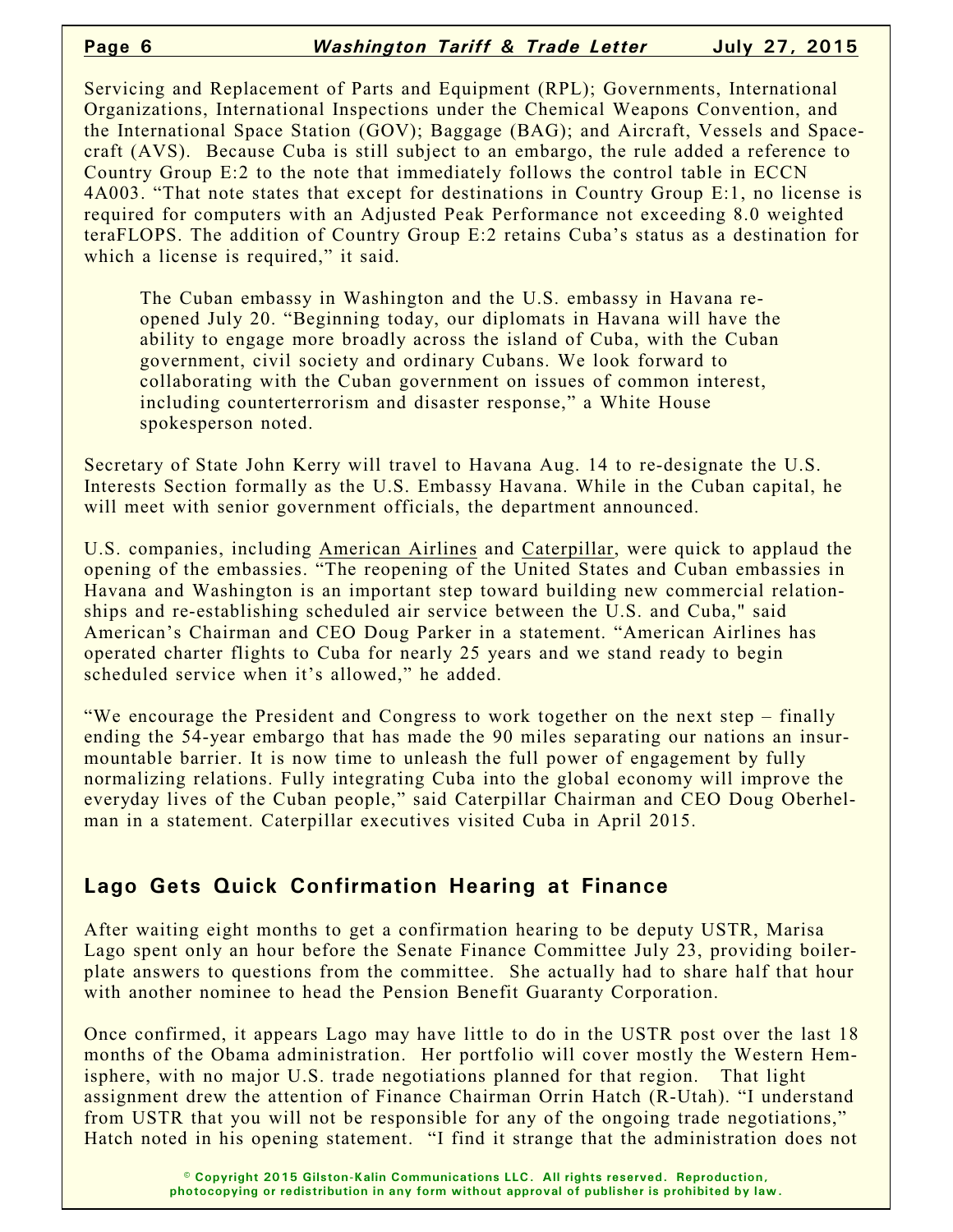empower its Deputy U.S. Trade Representatives, positions that have been created by statute and are confirmed by the Senate, to manage trade negotiations. However, that is a decision that the President has apparently made and I do not believe it should impact your nomination," he said.

Hatch also complained about the administration's lack of attention to the Western Hemisphere. "I must say I am pretty disappointed with the administration's trade policy in the Americas," he told Lago. "The Americas just do not seem to be a priority," he said, noting that was a problem with previous administrations as well. When Hatch asked her what she would do to change that, Lago said she would build on existing trade relations, work with Central America on its migrant and economic issues and continue to expand trade with Brazil and "Pacific Alliance Countries." She cautioned that it is "hard to paint the continent as just one entity."

In response to questions from Ranking Member Ron Wyden (R-Ore.) on trade enforcement, his favorite subject, Lago said she would draw on her past experience as a Securities and Exchange Commission compliance officer and use a variety of tools. She said enforcement of labor and environmental provisions in trade deals will involve State, Labor and the Environmental Protection Agency. Her response didn't satisfy Wyden. "Those are good principles," Wyden said. "I still want to know more about how you are going to make the judgment to send a really tough message," he said. "You can't just talk about enforcement in the abstract. It's got to be real," Wyden told Lago.

## **Louis Berger Pays \$17 Million to Settle FCPA Charges**

Louis Berger International Inc. (LBI), the N.J.-based international construction management company, agreed to pay a \$17.1 million criminal penalty under a three-year deferred prosecution agreement (DPA) with Justice on charges it violated the Foreign Corrupt Practices Act (FCPA). LBI admitted to bribing foreign officials in India, Indonesia, Vietnam and Kuwait to secure government construction management contracts. A criminal complaint and the DPA were unsealed in Newark U.S. District Court July 17.

Two of LBI's former executives -- Richard Hirsch of Makaati, Philippines, and James McClung of Dubai, United Arab Emirates -- also pleaded guilty to conspiracy to violate the FCPA and violating the FCPA. Hirsch was the senior vice president responsible for the company's operations in Indonesia, Thailand, the Philippines and Vietnam. McClung previously served as senior vice president responsible for LBI's operations in India and, after Hirsch, in Vietnam. Their sentencing is scheduled for Nov. 5, 2015.

"The purpose of the conspiracy was to make and conceal corrupt payments to foreign officials in India, Indonesia, Kuwait, Vietnam and elsewhere in order to obtain and retain contracts with government entities in those countries and, thus, to enrich the Company and the co-conspirators with the full economic benefits anticipated from such contracts," the criminal complaint against LBI noted.

The company "would and did use terms like 'commitment fee,' 'counterpart per diem,' 'marketing fee,' and 'field operation expenses' as code words to conceal the true nature of the bribe payments and by utilizing cash disbursement forms and invoices which did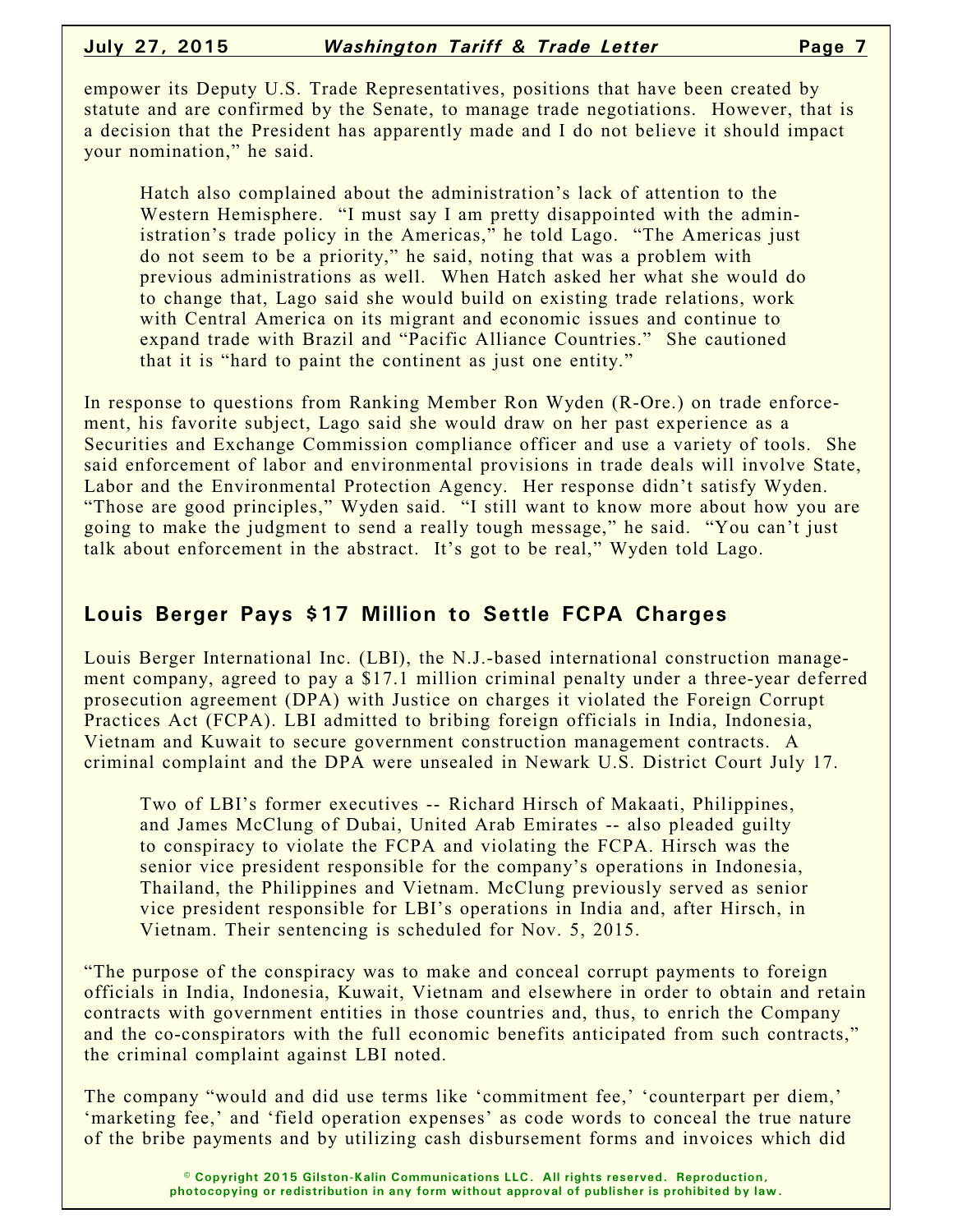not truthfully describe the services provided or the purpose of the payment," the complaint said. Under the DPA, LBI has agreed to implement rigorous internal controls, to cooperate fully with Justice and to retain a compliance monitor for at least three years.

"The DOJ has acknowledged the extensive global reforms undertaken at Louis Berger since 2010," said its chairman Nicholas J. Masucci in a statement. "Today's settlement is the critical final milestone in our reform, as it was important for us to take responsibility for the historic actions of former managers and close the chapter on the company's pre-2010 era," he added.

In February 2015, the World Bank sanctioned LBI based on the same charges. "All of the managers associated with these improper business activities were quickly separated from the company following the early findings of its investigations," the company said at that time. "Following the company's late 2010 settlement with the U.S. Department of Justice for improper billing on U.S. government overhead accounts, Louis Berger began a massive \$25+ million reform effort aimed at implementing new internal controls, developing new policies and procedures, and making comprehensive systems investments, including a new global accounting system," the company added.

## **U.S. Loses WTO Case on Import Restrictions on Argentine Beef**

Trade critics got more ammunition July 24 to complain about foreign bureaucrats interfering with U.S. sovereignty in a World Trade Organization (WTO) panel ruling that said Washington acted inconsistently with WTO rules when it barred the import of fresh beef from Argentina because of concerns about food and mouth disease (FMD) among Argentine cattle. Since Argentina first raised its complaint against regulations issued by the U.S. Animal and Plant Health Inspection Service (APHIS) in 2012, the agency has lifted those restrictions, so the panel ruling may have little immediate impact.

Argentina's complaint was part of a series of disputes with the U.S., which had filed its own complaints against Argentina's trade barriers (see **WTTL,** Dec. 10, 2012, page 3). Buenos Aires raised several arguments against the APHIS policies, including its failure to treat different parts of Argentina based on actual cases and not using international standards. The WTO panel ruled in favor of almost all of Argentina's complaints, which mostly fell under the WTO Sanitary and Phyto-Sanitary (SPS) agreement.

"That the United States has not undertaken and completed the procedure to review Argentina's request for imports of fresh (chilled or frozen) beef from Northern Argentina without undue delay and has therefore acted in a manner inconsistent with Article 8 and Annex  $C(1)(a)$  of the SPS Agreement," the panel concluded. "That the United States has not undertaken and completed the review of Argentina's request for recognition of Patagonia as FMD-free without undue delay and it has thus acted inconsistently with Article 8 and Annex C(1)(a) of the SPS Agreement," it also ruled.

"The Panel also finds that the scientific evidence required a review or new risk assessment, which the United States had not completed as of the date of establishment of the Panel," the decision noted. "Therefore, the Panel finds that the measures are not maintained based on a risk assessment as required by Article 5.1 of the SPS Agreement. Such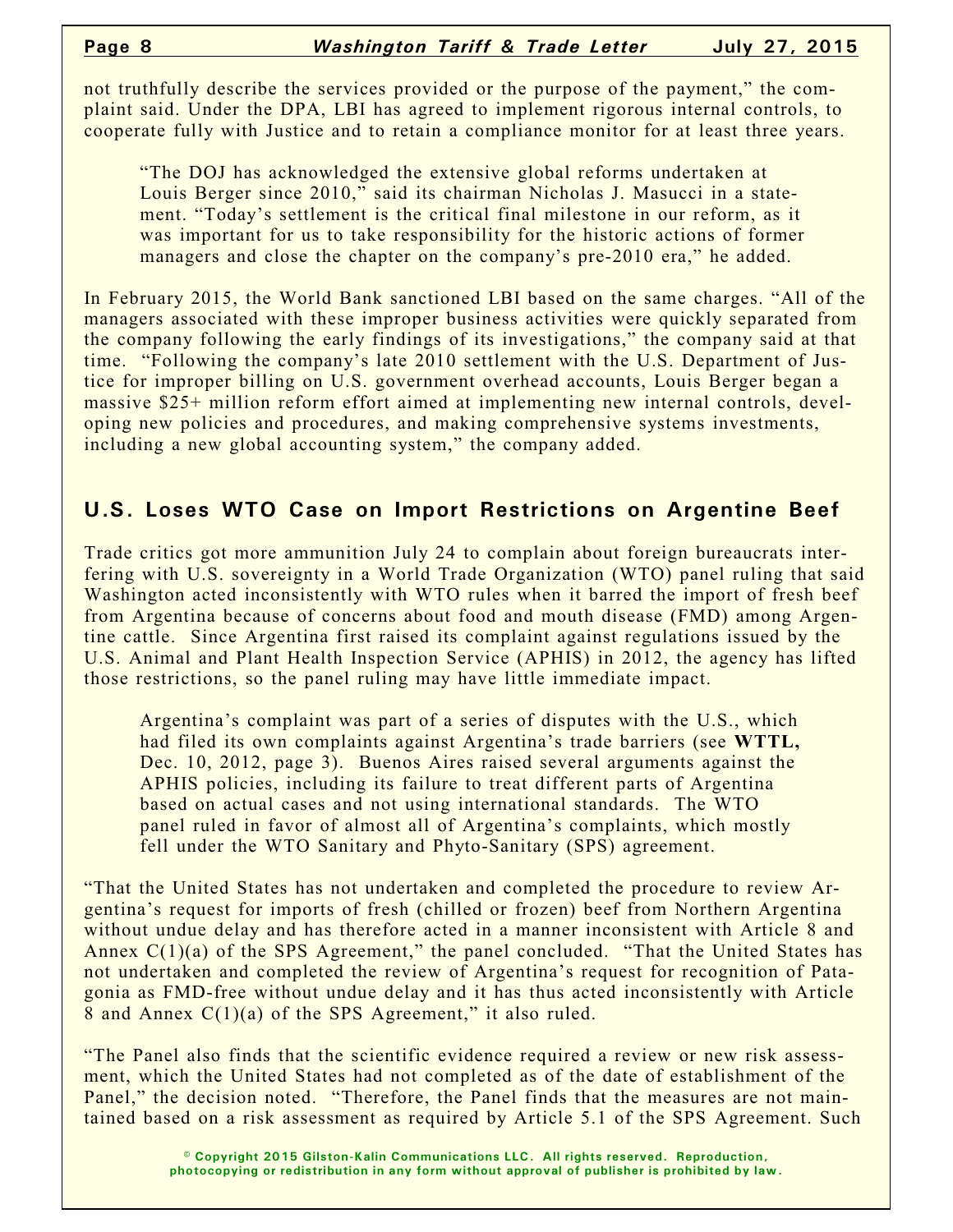#### **July 27, 2015** *Washington Tariff & Trade Letter* **Page 9**

failure cannot be justified by the fact that the risk assessment process was ongoing because the United States acted inconsistently with Article 8 and Annex  $C(1)(a)$  in the conduct of the risk assessment in that the process incurred undue delays. Therefore, the maintenance of the measures is inconsistent with Article 5.1," it declared, recommending that the U.S. comply with the panel's findings.

# **Wolf Says BIS May Be Limited in Changing Cybersecurity Rule**

BIS may be limited in how it can respond to widespread criticism it has received in comments on its proposed cybersecurity rule, according to BIS Assistant Secretary Kevin Wolf. The question remains how much leeway the agency has in implementing Wassenaar Arrangement agreements, he told the BIS Emerging Technology and Research Advisory Committee (ETRAC) July 23 (see **WTTL,** July 6, page 4).

"How much we can do without going against what was agreed to at Wassenaar is unknown yet," he said. "There are all sorts of things we can do through interpretations or through notes or variations or licensing policy, to address some of the questions and still be consistent with what was agreed to at Wassenaar. Exactly which of these we will do, I have no idea yet."

When BIS took the unusual step of proposing rules to implement changes Wassenaar adopted in 2013 to its cybersecurity controls instead of going straight to implementation, it knew it would face some criticism. From many "white-hat" hackers and security firms to large companies like Google, BIS has received over 200 comments on the proposal.

Wolf told ETRAC he suspects the extensive comments on the proposal will warrant a revised second proposal of the rule. He asked the committee to address the issues raised in the comments at its next meeting. Most of the comments take issue with the very idea that government controls can distinguish between "offensive" cyber attacks and "defensive" efforts to test network vulnerability, a criticism that BIS had anticipated.

"You can't clarify the difference between good/bad software because there is no difference between offensive and defensive tools -- just the people who use them. The best way to secure your network is to attack it yourself," wrote Robert Graham, a cybersecurity researcher, in his comment. "There is no solution that stops bad governments from buying 'intrusion' or 'surveillance' software that doesn't also stop their victims from buying software to protect themselves. Export controls on offensive software means export controls on defensive software," he wrote.

"We believe that these proposed rules, as currently written, would have a significant negative impact on the open security research community. They would also hamper our ability to defend ourselves, our users, and make the web safer. It would be a disastrous outcome if an export regulation intended to make people more secure resulted in billions of users across the globe becoming persistently less secure," Google wrote.

"The model that many in industry have for managing vulnerabilities is based on communicating unpublished vulnerability information to companies that can fix software problems before weaknesses are exploited," said comments from a group of industry organizations, including U.S. Chamber of Commerce, Information Technology Industry Council and National Foreign Trade Council. "The proposed rule suggests forcing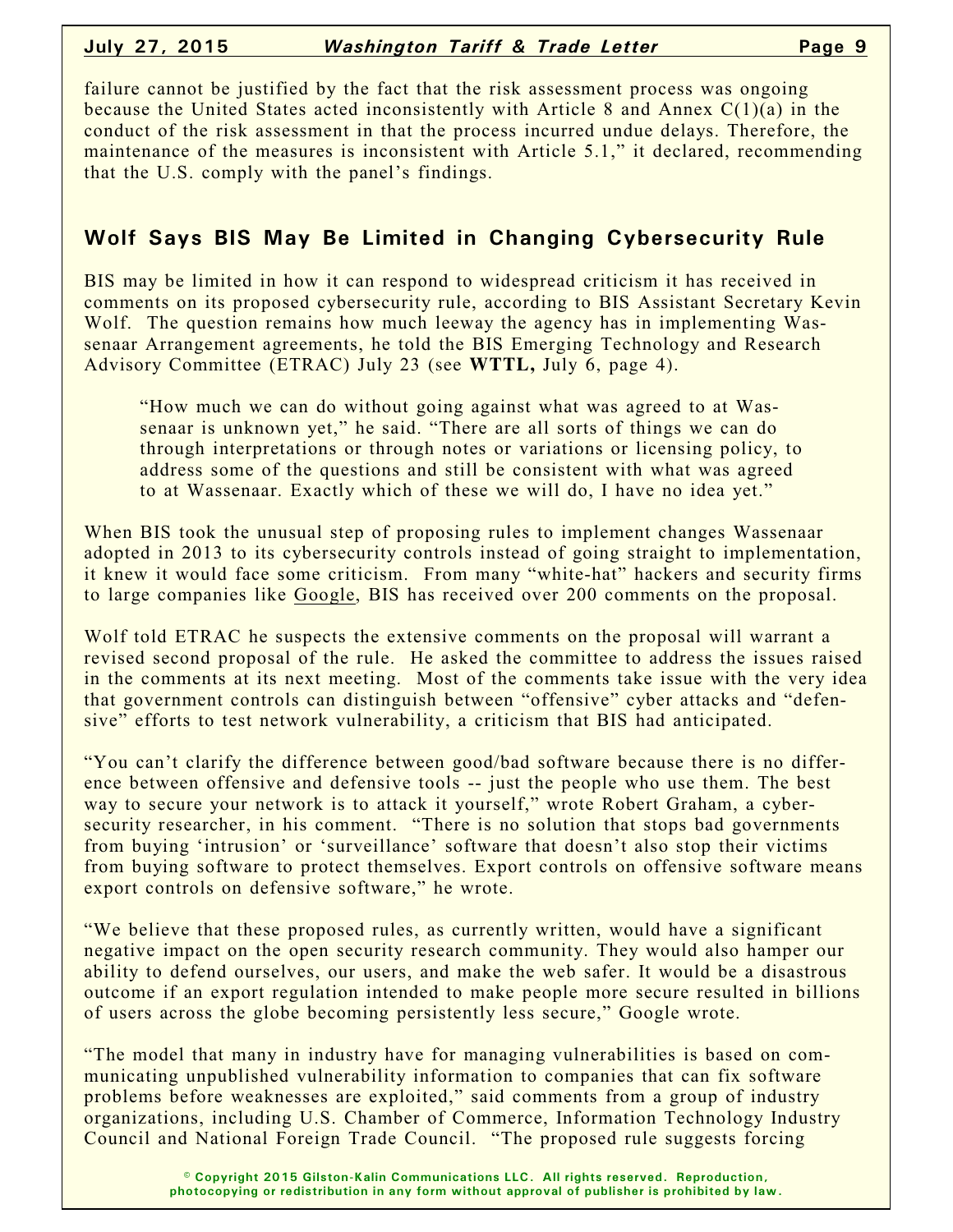companies to publish vulnerabilities first — or otherwise making them publicly available — in order to conduct necessary research on exploits and transfer information in compliance with export rules," the groups said.

# **Unions File Complaint Against Peru's Violation of Labor Deal**

As negotiators prepare for the next round of talks on a Trans-Pacific Partnership (TPP), the deal's provisions on labor rights enforcement are likely to get increased attention after Peruvian labor unions July 23 filed a complaint with the U.S. Labor Department, claiming Lima is violating the "May 10th Agreement" of the U.S.-Peru Trade Promotion Agreement (PTPA). The complaint of the unions and the International Labor Rights Forum (ILRF) also alleges that Peru is failing to enforce basic labor laws in its garment, textile, and agricultural export sectors by using short-term contracts to undermine basic worker rights.

"It is disconcerting that there's been a failure to address this long-standing problem," House Ways and Means Ranking Member Sander Levin (D-Mich.) said in a statement. "We must ensure that worker rights obligations in Vietnam, Mexico, Malaysia, and Peru, as well as the other TPP Parties, are made real in the negotiation of TPP," he added. In December, a Labor department report gave "dishonorable mention" to those four TPP partners (see **WTTL**, Dec. 8, 2014, page 5).

"The vast majority of workers in the [textile] sector are employed under Peru's Non-Traditional Export Promotion Law, which exempts employers from key parts of the general labor code by allowing them to hire virtually their entire workforce for an unlimited duration on a series of renewable, temporary contracts, some as short as 15 days," the complaint noted. "Garment and textile employers have taken advantage of the special law by systematically declining to renew the contracts of thousands of workers who joined unions in an effort to improve wages and working conditions," it asserted.

The complaint urged Labor to use the PTPA to initiate formal labor consultations with Peru on the repeal of certain articles of the Non-Traditional Export Promotion Law; repeal or modification of the Agricultural Promotion Law; strengthening of the administrative and judicial systems to ensure employer compliance with labor standards; strengthened oversight of employer use of temporary contracts, including measures to detect fraud, enhanced penalties, and the immediate conversion of workers to permanent contracts as required by law; and enforcement of the legal requirement that employers in the textile and garment sector pay the annual bonus to which workers are entitled.

In a letter to Labor, the AFL-CIO supported the complaint. "In the years since the PTPA entered into force, the AFL-CIO has received information from workers and unions that corroborates the assertions in the complaint," it wrote.

### **\* \* \* Briefs \* \* \***

EXPORT ENFORCEMENT: Envirotech Pump Systems of St. Louis agreed July 23 to pay civil penalty of \$500,000 to settle 32 BIS charges of exporting globe, gate and butterfly valves to China, Russia and other destinations without licenses between December 2007 and July 2011. Valves were classified under ECCN 2B350, controlled for reasons of chemical and biological